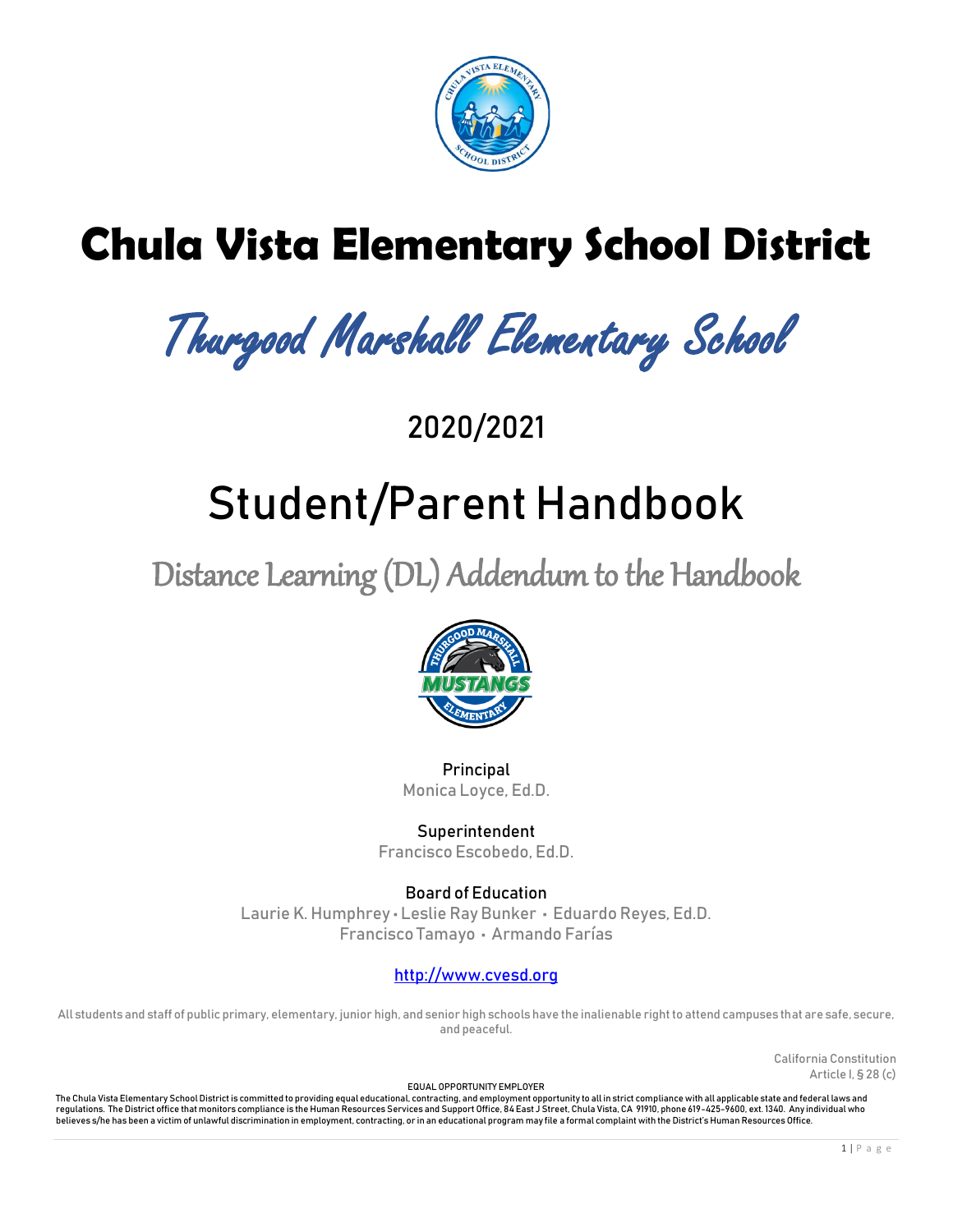# Table of Contents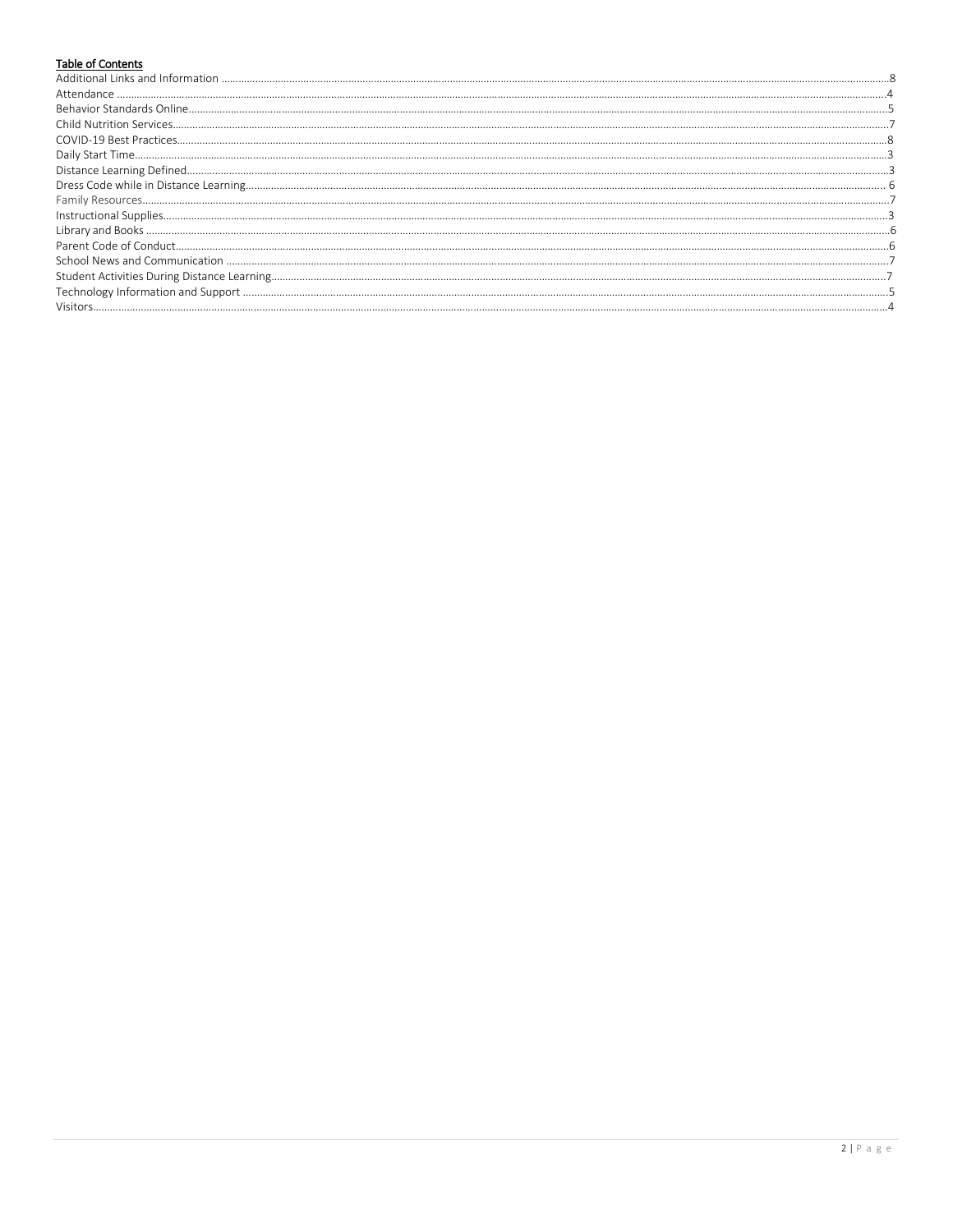# School Starts Daily at 8:45 a.m.

Individual class schedules may vary depending on required instructional minutes, Visual and Performing Arts (VAPA) schedules, and Lunch/Break times. The school instructional hours are Monday – Thursday 8:45 am - 3:15 p.m. grades 1-6 and 8:45 am - 3:00 pm Kindergarten. Fridays and any other designated minimum days end at 1:30 p.m. for Kindergarten and 1:45 pm for grades 1-6. Teachers will provide the daily class schedule to the parents/guardians.

For the 2020–21 school year, the minimum school day for a local educational agency is as follows E.C. 43501:

- Kindergarten: 180 instructional minutes (3 hours)
- Grades 1-3: 230 instructional minutes (3 hours and 50 minutes)
- Grades 4-6: 240 instructional minutes (4 hours)

# Distance learning is defined in *Education Code* Section 43500(a).

Distance learning means instruction in which the pupil and teacher are in different locations and students are under the general supervision of a teacher. Distance learning may include, but is not limited to, all of the following:

- Interaction, instructions, and check-ins between teachers and pupils through the use of a computer or other communications technology.
- Video or audio instruction in which the primary mode of communication between the pupil and certified employee is online interaction, instructional television, video, tele courses, or other instruction that relies on computer or communications technology.
- The use of print, video, and audio materials incorporating assignments that are the subject of written or oral feedback.

For the purposes of guidance for parents and students, Distance Learning means instruction in which the student and instructor are in different locations. This may include interacting through the use of a computer and communications technology, as well as delivering instruction and check-in time with the teacher. Distance learning may include video or audio or instruction in which the primary mode of communication between the student and instructor is online interaction, instructional television, video, tele courses, or other instruction that relies on computer or communications technology. It may also include the use of print materials incorporating assignments that are the subject of written and oral feedback.

- Daily Live Interaction: Defined as interaction with certificated employees and students (opportunities for student to student connections) for purposes of instruction, progress monitoring, and maintaining school connectedness. This interaction may take the form of internet or telephonic communication, or by other means permissible under public health orders. Instruction is standards-aligned and students are expected to complete the assigned work. Teachers and administration monitor student progress and communicate concerns with parents/guardians in a timely manner.
- Synchronous Learning: Defined as online instruction that takes place in real time (live) with the classroom teacher and a student or students, including direct and live instruction to students through video conferencing, telecommunications, live interactive chats and discussion forums, whole or small-group instruction, 1:1 conferring, assessing and/or instruction, daily live interaction, and interactive class meetings/restorative circles.
- Asynchronous Learning: Defined as instruction or learning that does not occur in real time (live), including self-guided instructional lessons/activities/modules, pre-recorded lessons, discussion forums and online collaboration/chats that do not happen live, other independent work.

In order to deliver distance learning, CVESD teachers and staff may utilize web/video conferencing communication platforms to engage students in the learning process. Distance learning activities that occur via web conferencing platforms may resemble activities that have already occurred in a teacher's physical classroom, such as lessons, resource sharing, and discussion between teachers and students.

These platforms may include MS Teams and other teacher assigned platforms. District approved web/video conferencing platforms. While the features of these platforms may vary, they include the following general features: webcam viewing by participants; audio participation; screen sharing of instructional materials; chat room comments, questions, and answers; engaging students in student Q & A and peer discussion; and sharing of student work.

# Guidelines for Student Participation in Online Instruction

The following guidelines are intended to promote a safe and secure learning environment for all students.

- Students should not share their login information, meeting links, or passwords with others.
- To the extent possible, students should participate in virtual instruction from a quiet and neutral area that is free of distractions.
- School and classroom rules apply to the virtual instruction environment.
- It is recommended that students review the District Technology Acceptable/Responsible Use Policy regarding expectations for behavior while conducting themselves online and on CVESD devices.
- Students should dress appropriately for virtual instruction sessions.
- Students who use inappropriate language, share inappropriate images, or in any way behave inappropriately on a video conference may be subject to appropriate discipline.
- Students should not conduct audio or video recordings or take screen shots of virtual class meetings or activities unless they have received prior permission to do so from a teacher or authorized CVESD official.
- To the extent possible, parents should allow the student to work with the instructor or provider in a quiet, private space.
- Once the virtual instruction session or meeting is over, students should be sure to close out of the meeting platform entirely.
- Students should also ensure that cameras are covered and that microphones are turned off to avoid inadvertent transmission following the meeting.

CVESD will continue to comply with the Family Educational Rights and Privacy Act ("FERPA") and all applicable federal and state student data privacy laws during the period of distance learning. Students participating in classes or group services at schools typically work together. The same will occur when students receive instruction virtually, i.e., they typically will be able to view the other students participating in group instruction/services. We ask parents to respect confidentiality as they would during the in-person school instruction.

Distance learning instruction is provided exclusively for educational purposes for District students. Parents, students, and/or others are not authorized to audio or video record, stream, or share in any way, distance learning instruction or services without the express consent of all participants. This includes instruction or services provided *via* telephone or a video conferencing platform.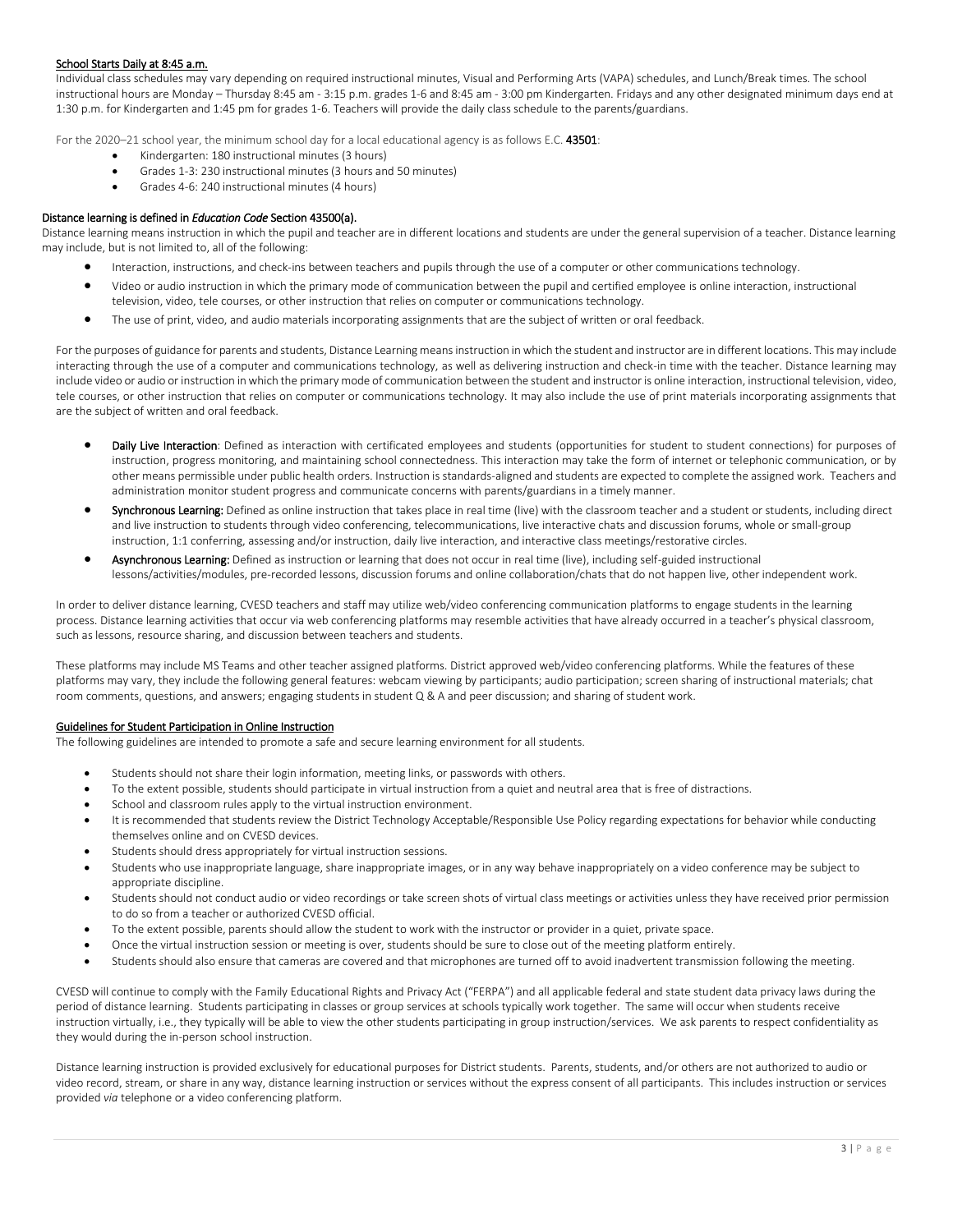# Visitor and Volunteer

During the Distance Learning model and while under state and local orders to "stay at home" visitors and volunteers will not be permitted on campus. In addition, until such time as the CVESD provides updated guidance on the removal from the "stay at home" order, visitors and volunteers will not allowed beyond the front office. Due to physical distancing guidelines expected to be in place through 2021, visitors in the front office will be kept to a minimum. TMES front offices will only allow 1 - 2 visitors in the office at a time, with physical distancing, signage will be available at the door.

In the event of an emergency, parents/guardians or emergency must contact the front office/administration immediately. Parents/guardians must state the nature of the emergency. Staff will contact the teacher and the child will be sent to the health office upon arrival of the parent or guardian. The removal from school will be notated in the student's attendance as excused or unexcused depending on the nature of the event. Then, parents/guardians will be asked to wait outside the front office for their child. Due to the health and safety of staff and students, parents/guardians will not be allowed to walk on campus to retrieve their child.

Once visitors and volunteers are permitted to return to the campus, the guidelines in the regular Parent/Student Handbook must be adhered to.

#### Instructional Supplies

Students are issued books and materials for their studies. Students will be responsible for all books and materials entrusted to them. The cost of lost or damaged textbooks will be billed to the student's family, in accordance with CVESD procedures. We encourage all families to keep supplies is a safe area and separate supplies for home and supplies for school. Students will be requested to bring supplies back to school with them, when it is safe to return.

#### Attendance

It is our belief that regular and punctual attendance at school is an absolute requirement for a successful education. Studies show that there is a direct correlation between good school attendance and student achievement, therefore, we encourage parents/guardians to reinforce the importance of good school attendance and to make every effort to encourage on time distance learning participation.

During DL, the start time is based on the grade level start schedule. If your child is not signed online in class at their designated start time, they will be marked absent or tardy. Should you have technology difficulties, please make sure to email your child's teacher, e-mail attendance, and/or reach out to IT help desk at (619) 409-6638.

Every parent/guardian or other person having the responsibility of a student between the ages of six and eighteen, unless graduated or excluded, is required to send such student to school. School attendance is mandated by statute and by laws and regulations of the State. E.C. 48200

What if my child is absent? If a student is absent a parent should notify the school on the first day of the absence by phone during school hours or send an e-mail to [Christine.Garcia@CVESD.org.](mailto:Christine.Garcia@CVESD.org) The maximum amount of time allowed to clear an absence is 72 hours. Medical and dental appointments should be scheduled after school hours, when possible.

*Education Code* 43504(f) requires TMES to engage families for all students who are absent from distance learning for more than three school days or 60 percent of the instructional days in a school week. TMES will take immediate steps to engage families by phone call, e-mail, letter, home visit (if allowable under county orders), verification of student enrollment, daily notification to parents or guardians of absences, contact from the Attendance Health Secretary, School Nurse, Principal, Teacher, school staff, or CVESD SARB team member.

# Excused Absence E.C. 48205.

A student shall be excused from school when the absence is:

(1) Due to the pupil's illness.

(2) Due to quarantine under the direction of a county or city health officer.

(3) For the purpose of having medical, dental, optometrical, or chiropractic services rendered.

(4) For the purpose of attending the funeral services of a member of the pupil's immediate family, so long as the absence is not more than one day if the service is conducted in California and not more than three days if the service is conducted outside California.

(5) For the purpose of jury duty in the manner provided for by law.

(6) Due to the illness or medical appointment during school hours of a child of whom the pupil is the custodial parent, including absences to care for a sick child for which the school shall not require a note from a doctor.

(7) For justifiable personal reasons, including, but not limited to, an appearance in court, attendance at a funeral service, observance of a holiday or ceremony of the pupil's religion, attendance at religious retreats, attendance at an employment conference, or attendance at an educational conference on the legislative or judicial process offered by a nonprofit organization when the pupil's absence is requested in writing by the parent or guardian and approved by the principal or a designated representative pursuant to uniform standards established by the governing board.

(8) For the purpose of serving as a member of a precinct board for an election pursuant to Section 12302 of the Elections Code.

(9) For the purpose of spending time with a member of the pupil's immediate family who is an active duty member of the uniformed services, as defined in Section 49701, and has been called to duty for, is on leave from, or has immediately returned from, deployment to a combat zone or combat support position. Absences granted pursuant to this paragraph shall be granted for a period of time to be determined at the discretion of the superintendent of the school district. (10) For the purpose of attending the pupil's naturalization ceremony to become a United States citizen.

(11) Authorized at the discretion of a school administrator, as described in subdivision (c) of Section 48260.

(b) A pupil absent from school under this section shall be allowed to complete all assignments and tests missed during the absence that can be reasonably provided and, upon satisfactory completion within a reasonable period of time, shall be given full credit therefor. The teacher of the class from which a pupil is absent shall determine which tests and assignments shall be reasonably equivalent to, but not necessarily identical to, the tests and assignments that the pupil missed during the absence.

(c) For purposes of this section, attendance at religious retreats shall not exceed four hours per semester.

(d) Absences pursuant to this section are deemed to be absences in computing average daily attendance and shall not generate state apportionment payments. (e) "Immediate family," as used in this section, means the parent or guardian, brother or sister, grandparent, or any other relative living in the household of the pupil.

Unexcused: Absences other than those listed above are unexcused.

Questions regarding attendance, please call Christine Garcia at Christine.Garcia@cvesd.org

#### Independent Study (IS) Contracts for Extended Absences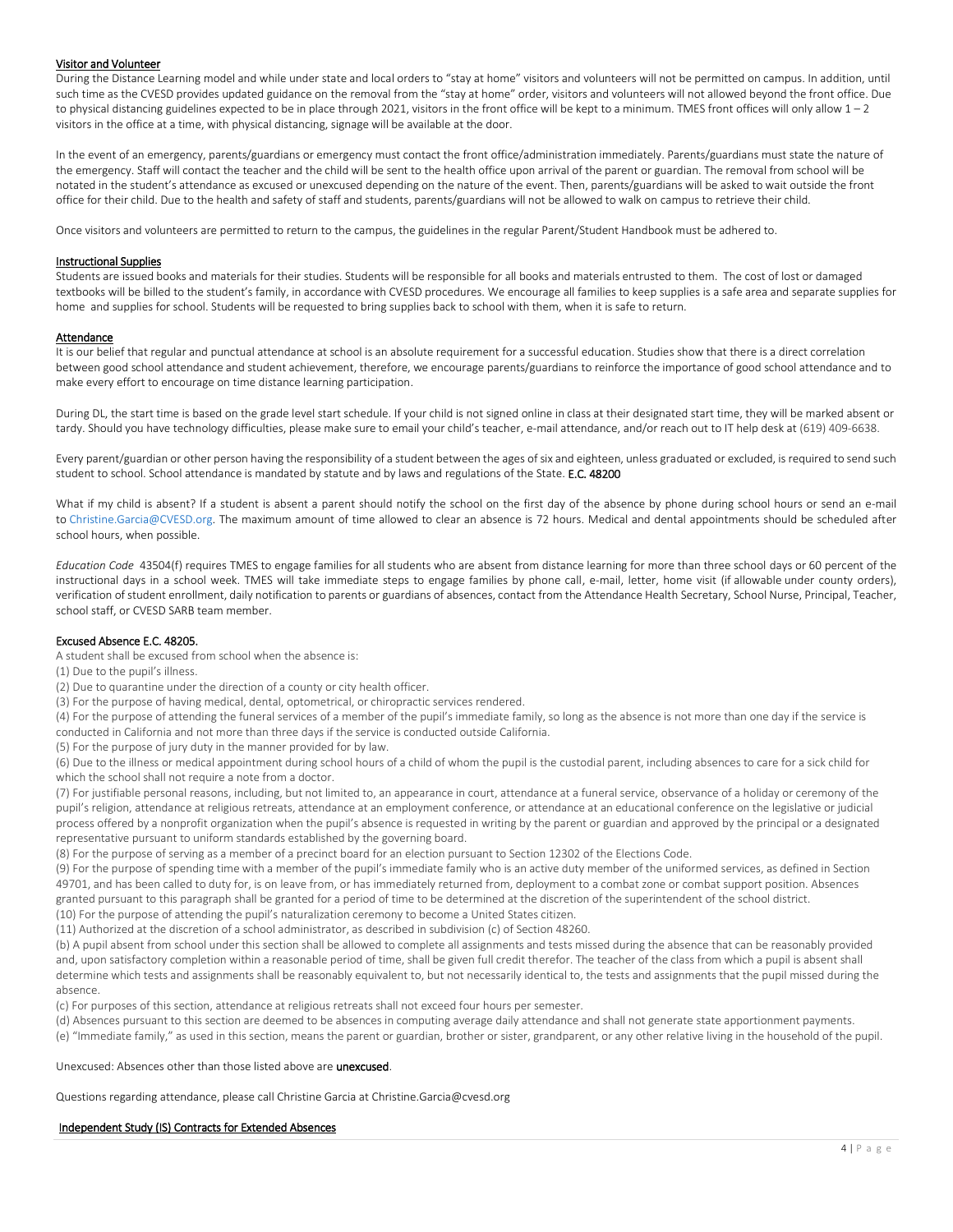If your child will be absent five or more consecutive days (up to 14 days), please notify the health attendance clerk and classroom teacher at least one week prior to the absence. Students can only miss up to 14 days during one school year on an IS Contract. Independent study as a short-term voluntary instructional strategy to assist students in reaching curriculum objectives. Independent study entails a commitment by both the parent/guardian and the student. A principal or designee may or may not approve the independent study. Independent study shall be offered only to students who can be successful working independently and who do not have excessive unexcused absences. Assignments are due upon the student's return to school. The required work will be verified either by the classroom teacher or the designated resource person.

Please follow these guidelines:

- Electronically request the IS contract and instructions from the attendance office. Contac[t Christine.Garcia@cvesd.org](mailto:Christine.Garcia@cvesd.org) via e-mail.
- Contracts must have specific dates and be signed by all parties in advance.
- Beginning and ending dates are firm (no extensions).
- The assigned work cannot be done before or after the contract days.
- Assigned work will only be provided the day before leaving.
- All work must be returned to the teacher on the first day the student returns to school.
- IS will not be retro activated after absences are completed without proper approval.

# Technology Information and Support

- Devices are provided and parents/guardians must complete and sign the Distance Learning Device Release Form. Borrower agrees to return the equipment in the same condition as loaned and further agrees to reimburse the District for any lost or damaged equipment beyond normal wear and tear. The device is to be used for education and school-related purposes only.
- The district common platform is Microsoft Office 365 Suite. School sites and teachers may also use additional learning applications and platforms to meet the needs of students and families.
- The District technology help line will be available to provide support and assistance for hardware issues as well as Microsoft Office 365 Suite and district single sign-on applications contained within. The parent helpline number is (619) 409-6638.

# *Parent Helpline*

Our District has established a Parent Helpline to provide technical support with Microsoft Office 365 and Teams, as well as assistance for District-adopted online programs (i.e. Achieve 3000). Office hours are Monday – Friday from 8 a.m. – 5 p.m. Parents may call if they need support with these tools and an IT team member will assist them. You may need to leave a message during peak times but please be reassured that someone will contact you as soon as possible. The parent helpline number is (619) 409-6638.

# *Student Internet Safety*

CVESD students practice cyber citizenship! All of our students have been given an internet safety lesson, using Common Sense Media Curriculum (link below). We invite parents/guardians to continue the conversation about internet safety and explore internet safety resources below.

- [Common Sense Media](http://www.commonsensemedia.org/)
- [Net Smartz Parents](https://nam03.safelinks.protection.outlook.com/?url=http%3A%2F%2Fwww.netsmartz.org%2FTrendsandTopics&data=01%7C01%7Cmaria.grabowski%40cvesd.org%7C797b50ab9d554ac5e91e08d6ea820795%7Ce87a6e0cc08e46b2bb7345dd072baa33%7C0&sdata=ybyPgpAZni1RtZ2NEoyqghE%2BPyd9yHD9Lmf6GcDHeDY%3D&reserved=0)
- [Net Smartz Kids](http://origin.www.netsmartzkids.org/)
- [Stay Safe Online!](https://www.broadbandsearch.net/blog/internet-safety-kids)

# *Student Internet Use Guidelines/Agreement*

In order for students to access the internet, all students are required to have a signed copy of the Student Internet Use Guidelines/Agreement on file with their home school. The agreement provides guidance on the appropriate use of computers and internet services while in school. To download a copy, click on a link below.

- **•** [English](https://www.cvesd.org/UserFiles/Servers/Server_411950/File/Students/Student%20Internet%20Use%20Guidelines%20Agreement/Student%20Internet%20Use%20Guidelines%20Agreement%20ENG.pdf)
- [Spanish](https://www.cvesd.org/UserFiles/Servers/Server_411950/File/Students/Student%20Internet%20Use%20Guidelines%20Agreement/Student%20Internet%20Use%20Guidelines%20Agreement%20SPAN.pdf)

We encourage all families to actively monitor the usage of student communication. Students are able to message/chat other students and teachers on Microsoft Teams and other online platforms. During distance learning, students are expected to act in a manner consistent with school, district, and legal guidelines. It is the joint responsibility of school personnel and the parent or guardian of each student to educate the student about his/her responsibilities and to establish expectations when using technology.

# *Cell Phones*

CVESD BP5131 Students/Conduct - Prohibited student conduct includes, but is not limited to: (#6) Except with prior consent for health reasons, possession or use of electronic signaling devices (Education Code 48901.5). Electronic signaling devices may include, but not be limited to, pagers, beepers, and cellular/digital telephones, iPods, cameras. If cell phones are brought to school, they must remain turned off and kept in backpacks during the instructional day, including recess time. Students caught using cell phones or any other electronic devices will have the device/s taken by either the teacher or administrators. Devices will only be returned to the parent.

# Behavior Standards Online

The students and staff at TMES believe that a safe and positive online environment is important to a child's learning in the digital classroom. Our school-wide expectations are Be Safe, Be Respectful, and Be Responsible. We have a set of school-wide expectations that shape the culture of our school. The three expectations are taught, modeled, and practiced throughout all grade levels. The expected behavior is encouraged with positive feedback and earned privileges. At times, there is a need for behavioral re-direction due to an incident. In an effort to promote positive disciplinary approach, we implement PBIS and Restorative Discipline Practices.

Students and parents expected to refer to page 27 thru 30 in the 2020/2021 handbook for a detail description of our mustang expectations.

To provide such an environment, TMES strongly encourages the following online norms:

- Set-up a quiet DL space at home with supplies and resources available.
- Frequently check all school/teacher modes of communication.
- Create a home schedule that all family members are involved in creating and agreeing to.
- Take brain and physical breaks as needed.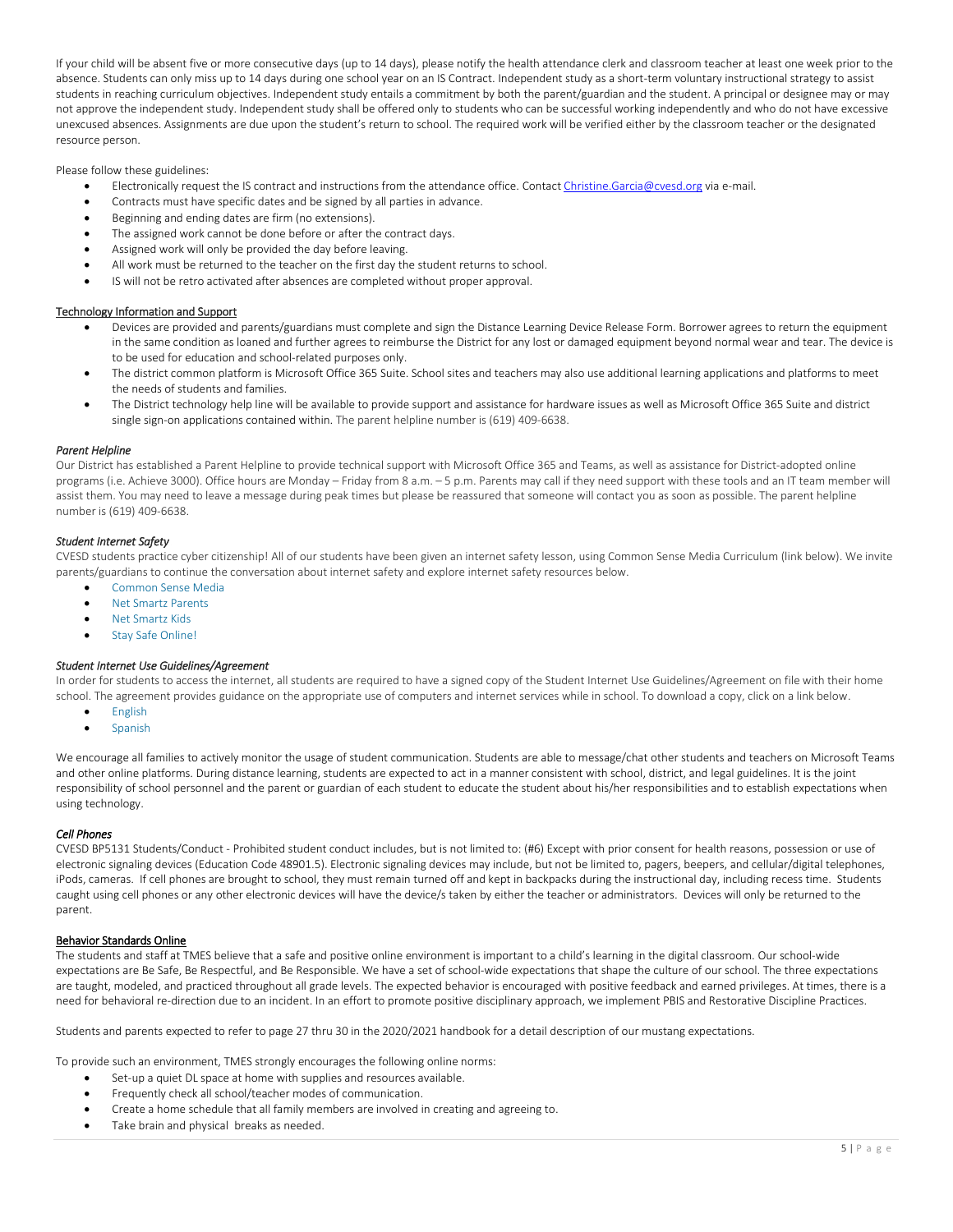- Encourage physical activity and wellness.
- Frequently monitor your child's progress and activities.
- Ensure your child is dressed appropriately.

# Parent Code of Conduct

Parents/guardians shall have the opportunity to work with schools in a mutually supportive and respectful partnership to help their children succeed in school. Volunteers and visitors must remember to conduct themselves appropriately on a school campus and in online learning platforms with students.

Distance Learning is our current model of instruction. With this in mind, we ask that parents and other members of a household conduct themselves in a respectful manner during all virtual learning opportunities. Distance Learning and virtual meetings are our classroom instructional time. Parents, guardians, and other household members are expected to conduct themselves in ways that uphold the same expectations as our onsite classroom and school policies in accordance with CVESD Board Policy and California Education Code. We ask that parents adhere to the following to the extent possible:

- Limit background noise
- Allow teachers to provide instruction, direction, re-direction, and correction
- Be mindful of appropriate clothing, language, and backgrounds (i.e. situate device toward blank wall)
- Respect student instructional time. Plan communication with teachers during office hours.

TMES teachers will provide all redirection and instruction to students. Please do not contact/discipline/correct student behavior for anyone, at any time, except your own child (privately). If you see something that occurs involving another student, communicate concerns to your child's teacher.

Volunteering is on hold for the time being. As our health and safety guidelines change, we will communicate regarding our volunteer policies.

# California Education and Penal Codes:

# Education Code:

32210 Willful disturbances of public school or meeting – Misdemeanor 32211 Threatened disruption or interference with classes – Misdemeanor 49334 Injurious objects – notice to law enforcement agency 51101 Monitoring attendance and tardiness of your child/children

# Penal Code:

243.5 Assault or battery on school property 415.5 Disturbance of peace of school 626.4 Unlawful entry upon campus or facility 626.8 Disruptive presence at school 658 Loitering about schools or public places

# Dress Code While In Distance Learning

The CVESD Dress Code Policy will be adhered to during all three potential phases of learning models during the 2020-21 school-year. Distance learning, hybrid and inperson instruction. Just a reminder, during online instruction, if you can see us, we can see you. This includes not only the student, but also family members in the background at home. Students must come to virtual class fully clothed. Please keep this in mind as students are in their virtual classrooms. We expect that students to get ready for school (refrain from wearing pajamas, unless it is a school spirit day) as though they were attending on campus, as it will help support the transition back to campus. View dress code details in the handbook.

The school staff reserves the right to make judgments on any article of clothing, mode of dress, hair style or device which poses the potential for the disruption of learning and/or compromises a safe and orderly learning environment.

# Library and Books

TMES library provides an excellent collection of books from which your child may borrow. Contact Sharon Rissetto the school librarian to check out books.

Please help your child remember the following things:

- Find a safe place they can keep their library book so it will not get lost or damaged.
- Use clean hands when reading library books.  $\bullet$  Do not bend or fold pages.
- Do not eat or drink while reading library books. Do not write or color in books.
- 
- Do not loan your library books to friends, siblings or classmates.
- 
- 
- Use a bookmark to save your place in the book.  $\bullet$  Return all library books to the school library on time.

We encourage students to be responsible for books they borrow. Please help us by reinforcing this message at home. Be aware that you are expected to pay for all lost and damaged materials.

The standardized book replacement fee as established by the school district is below. (Note: these are approximate prices, the actual price may vary depending on the book.)

Paperback books - \$10.00 &

Hardback books -

- Primary \$20.00
- Fiction \$20.00
- Non-fiction \$25.00
- Reference \$50.00

Outstanding balances will follow your child to each school he/she attends within the Chula Vista district and he/she will not be allowed to check out books until the matter is resolved.

# Child Nutrition Services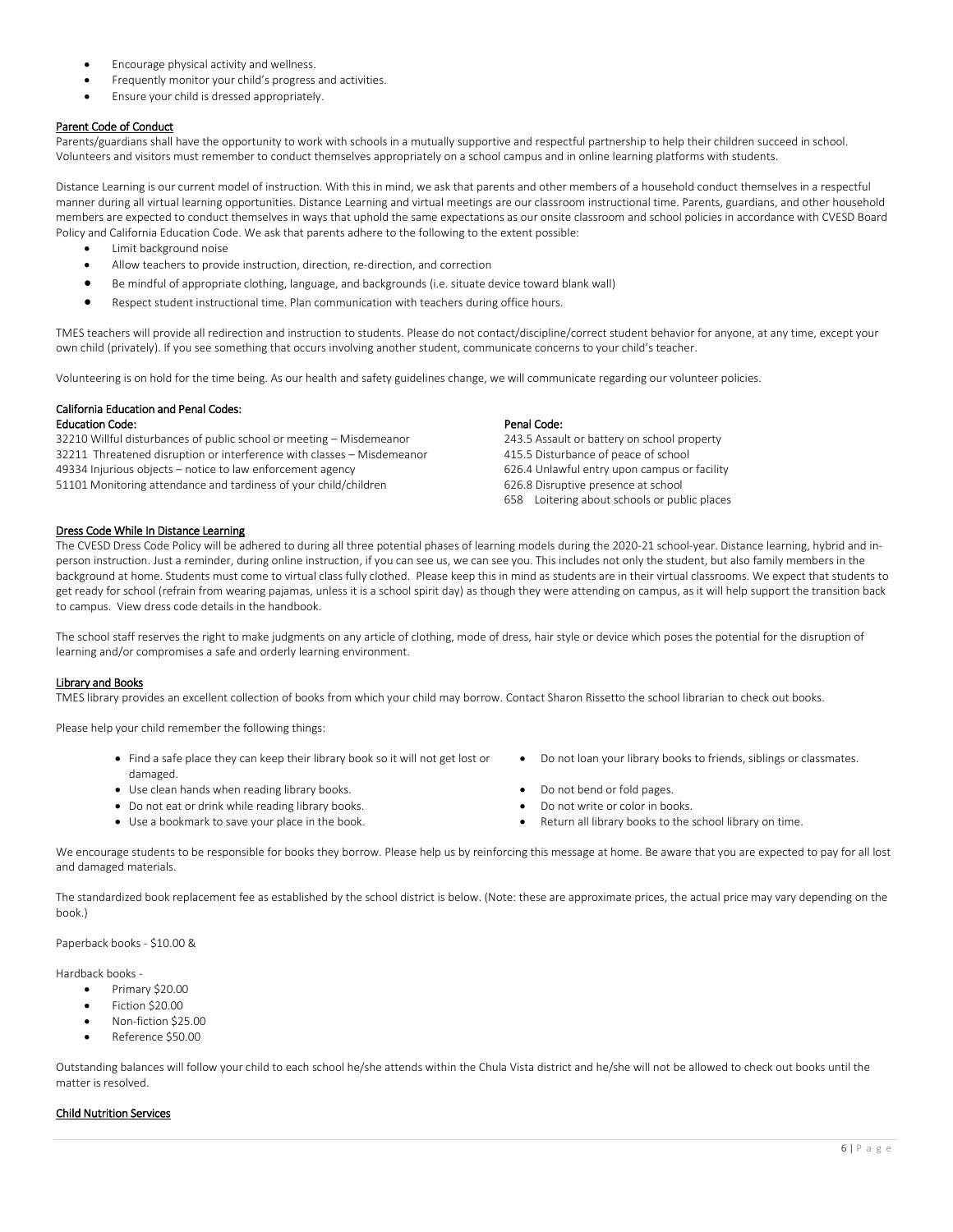Each school in CVESD has been assigned one day, within the week, when Child Nutrition Services (CNS) will distribute 5-days' worth of meals (breakfast and lunch) on Monday's between the hours of 12:00 p.m. to 2:00 p.m.

Meals will be FREE to eligible students under the free and reduced-priced meals program. To learn more about the National School Lunch Program, and how to apply, visit [HERE.](https://www.schoolcafe.com/CHULAVISTAESD) To apply for free and reduced-price meals, please click [HERE.](https://www.schoolcafe.com/CHULAVISTAESD)

# School News and Communication

Communication between the school and home is important to ensure that parents/guardians are well informed regarding their student's educational progress, all campus policies, calendar activities and parent involvement opportunities. For complete information regarding our school policies and procedures, visit or follow our school blog[: http://www.thurgoodmarshallmustangs.org/](http://www.thurgoodmarshallmustangs.org/)

Weekly information is shared with families via school messenger and the blog. If your family is not receiving e-mail's check your settings to see if the communication is blocked or contact the office so that we can update your e-mail address.

During distance learning, our school office will solicit information and encourage families to complete as many forms/documents as reasonably possible via an electronic format. Parents that are unable to complete form can bring the necessary forms to the school office and place the document in the drop box. The drop box is available during office hours.

# Student Activities During Distance Learning

# *Field Trips*

For the safety and security of our students, all in-person field trips are on hold while our students are in the Distance Learning Model. Our students may be engaged in virtual field trips with their class through the guidance of their teachers. For virtual field trips, there is no need for permission slips. Please refer to your child's teacher for guidance.

# *School Sponsored Enrichment Clubs and Activities*

For the safety and security of our students, all in-person enrichment clubs and activities are on hold while our students are in a Distance Learning Model. Students may engage in meeting with the TMES assigned staff member for virtual student club meetings to engage our school community. Students/parents will be asked to share their engagement by sending in a picture to their teacher or staff. The picture will be previewed for appropriateness and will not be shared unless there is an approved media release on file from the parent or guardian.

However, we have many vendors who are modifying their after school offerings to a virtual model. These offerings will be posted via Peachjar. Please be on the lookout for these enrichment activities. If you would like to explore the program offerings further, please visit the program's website and apply.

#### *6th Grade Camp*

For the safety and security of students, 6<sup>th</sup> Grade Camp is on hold while our students are in the Distance Learning Model. When it is safe to return to in person learning, Camp Marsten will offer a modified schedule for students in order to accommodate all 6<sup>th</sup> graders in San Diego County. A modified schedule may look like students attending camp for 2-3 days. For more up-to-date information for Camp Marsten, please visit the YMCA link to camp at: <https://www.ymcasd.org/camps/camp-marston/outdoor-education-marston>

#### Family Resources

The following links provide information about different resources available to families. With information about the COVID-19 pandemic changing quickly, CVESD will do its best to keep our community informed as new details become available. Below you will find links to Community Services.

Visit [CVESD.org](https://www.cvesd.org/cms/One.aspx?portalId=412034&pageId=462721) for up-to-date information regarding

- COVID-19. Click the followin[g link.](https://www.cvesd.org/cms/One.aspx?portalId=412034&pageId=14379485)  • San Diego County Resources, click here.
- 
- [Talking to children](https://www.nasponline.org/resources-and-publications/resources-and-podcasts/school-climate-safety-and-crisis/health-crisis-resources/helping-children-cope-with-changes-resulting-from-covid-19) about COVID-19
- Online **Social Story** for kids on COVID-19
- [Quarantine Tips](https://www.apa.org/topics/covid-19/quarantine-parents-tips)

#### Mental Health Resources

#### [Helping Young Children Heal](https://www.nctsn.org/resources/after-crisis-helping-young-children-heal)

- [Managing Stress & Coping](https://www.cdc.gov/coronavirus/2019-ncov/daily-life-coping/managing-stress-anxiety.html?CDC_AA_refVal=https%3A%2F%2Fwww.cdc.gov%2Fcoronavirus%2F2019-ncov%2Fprepare%2Fmanaging-stress-anxiety.html)
- [San Diego Access and Crisis:](https://www.optumsandiego.com/content/dam/san-diego/pdf/100_7207_san_diego_crisis_line_brochure_english_hires_printer.pdf) (888) 724-7240 (7 days a week/24 hrs. a day)
- [Online crisis counselors](https://www.crisistextline.org/) to address mental health needs. Text "CONNECT" to 741741
- **[Helping Children Cope with Emergencies](https://www.cdc.gov/childrenindisasters/helping-children-cope.html)**
- [Working and Learning from Home](https://www.healthychildren.org/English/health-issues/conditions/chest-lungs/Pages/Working-and-Learning-from-Home-During-the-COVID-19-Outbreak.aspx)
- Social Thinking at home **free** resources
- Social/Emotiona[l Resources](https://www.socialthinking.com/free-stuff) and Think Sheets [GoNoodle](https://family.gonoodle.com/)
- [Co-parenting during COVID-19](https://www.afccnet.org/Portals/0/Lyn%20Greenberg.pdf?ver=2020-04-01-145154-300)

#### Family Resource Centers

Chula Vista Community Collaborative continues to serve the community through two Family Resource Centers. Hours are 9:00 a.m. to 3:00 p.m.

- Open Door Family Resource Center at Palomar High School (619) 407-4840
- **Beacon Family Resource Center at Vista Square** Elementary (619) 422-9208

#### Food Resources

- [Food Around San Diego](https://feedingsandiego.org/need-help/food-distributions/)
- [SD Food Bank](https://sandiegofoodbank.org/GetHelp/)
- [211 Food Resources](https://my211.force.com/s/service-directory?code=BD-1800.2000)
- [South Bay Community Services](https://southbaycommunityservices.org/portfolio/food-distribution/?fbclid=IwAR0dJcvOorSLjW-BwDaNDEai0M3B2TP6wAAgE3itEgJ-ICK5-pYx4dAguy0)
- [Emergency food](https://my211.force.com/s/service-directory?code=BD-1800)
- [Utility, housing, and financial resources](https://211sandiego.org/resources/health-wellness/covid-19-resources/#food)

#### TMES does not endorse any specific organization or website resources listed.

[Parent Guide](https://www.cvesd.org/UserFiles/Servers/Server_411950/File/Parents/Independent%20Learning%20at%20Home/English%20Parent%20Guide%20for%20Summer%20Independent%20Learning.pdf) for Summer Learning CVESD Independent Learnin[g Packets](https://www.cvesd.org/parents/my_childs_learning/independent_learning_at_home/summer_independent_learning_packets)

#### Math

- i-Read[y Family Central](https://i-readycentral.com/familycenter/)
- Math a[t Home](https://www.cvesd.org/cms/One.aspx?portalId=412034&pageId=14729101)
- Help kids wit[h math at home](https://www.scoe.org/files/math-at-home-english.pdf)
- [Math Videos](https://www.magemath.com/math-video-grades/)
- PBS Math
- Paren[t Roadmaps](https://www.cgcs.org/site/Default.aspx?PageID=244) on Math
- Hippo Campu[s Free Videos](https://www.hippocampus.org/) on Math

# Language Arts/Language Development

- [CVESD](https://www.cvesd.org/parents/my_childs_learning/independent_learning_at_home/language_arts)
- [CVESD LD](https://www.cvesd.org/parents/my_childs_learning/independent_learning_at_home/language_development)
- Chula Vista Librar[y Virtual](https://www.chulavistaca.gov/home/showdocument?id=21068) Events
- [Stories](https://www.storylineonline.net/) read to kids by actors
- Write about something yo[u wonder](https://www.wonderopolis.org/wonders)
- Achieve 3000 via Student Sign-in
- Smarty Ants via Student Sign-in
- Benchmark Advance Books by level via Student Sign-in
- [Scholastic](https://classroommagazines.scholastic.com/support/learnathome.html) at home

#### History/ Social Studies

- Print Resource[s Khan](https://khankids.zendesk.com/hc/en-us/articles/360041004572-Printable-Activities-for-Parents-and-Teachers)
- PBS Kids
- [CVESD](https://www.cvesd.org/parents/my_childs_learning/independent_learning_at_home/history__social_science)
- [Brain Pop](https://www.brainpop.com/socialstudies/)
- San Dieg[o Museum](https://sandiegomuseumcouncil.org/museum-from-home-with-resources-activities-and-virtual-experiences/) Virtual Experiences
- The [New Children's](https://www.facebook.com/newchildrensmuseum/) Museum
- Googl[e Art and Culture](https://artsandculture.google.com/partner)
- **[Geocaching](https://www.sandiegocounty.gov/parks/geocaching.html)** for kids in San Diego
- Nationa[l Geographic](https://kids.nationalgeographic.com/) for Kids

#### Science

- Kid friendl[y hikes](https://redtri.com/socal/best-san-diego-hikes-for-kids-under-5/slide/7) in San Diego
- San Dieg[o Zoo Kids](https://kids.sandiegozoo.org/) activities
- San Diego Zoo Scienc[e Blog](https://institute.sandiegozoo.org/science-blog)
- PB[S Kids](https://ca.pbslearningmedia.org/subjects/science/)
- [CVESD](https://www.cvesd.org/parents/my_childs_learning/independent_learning_at_home/science___engineering)
- [Innovation](https://www.cvesd.org/parents/my_childs_learning/independent_learning_at_home/innovation) CVESD
- [Coding](https://code.org/)
- Hour o[f Code](https://hourofcode.com/us/learn)
- [Imagineering](https://www.khanacademy.org/humanities/hass-storytelling/imagineering-in-a-box) in a Box
- [Scavenger](https://animalcenter.org/wp-content/uploads/2020/03/Scavenger-Hunt-2020-version-2_SM-edits.pdf) Hunt
- Virtua[l Field Trips-](https://www.discoveryeducation.com/community/virtual-field-trips/) Click Science